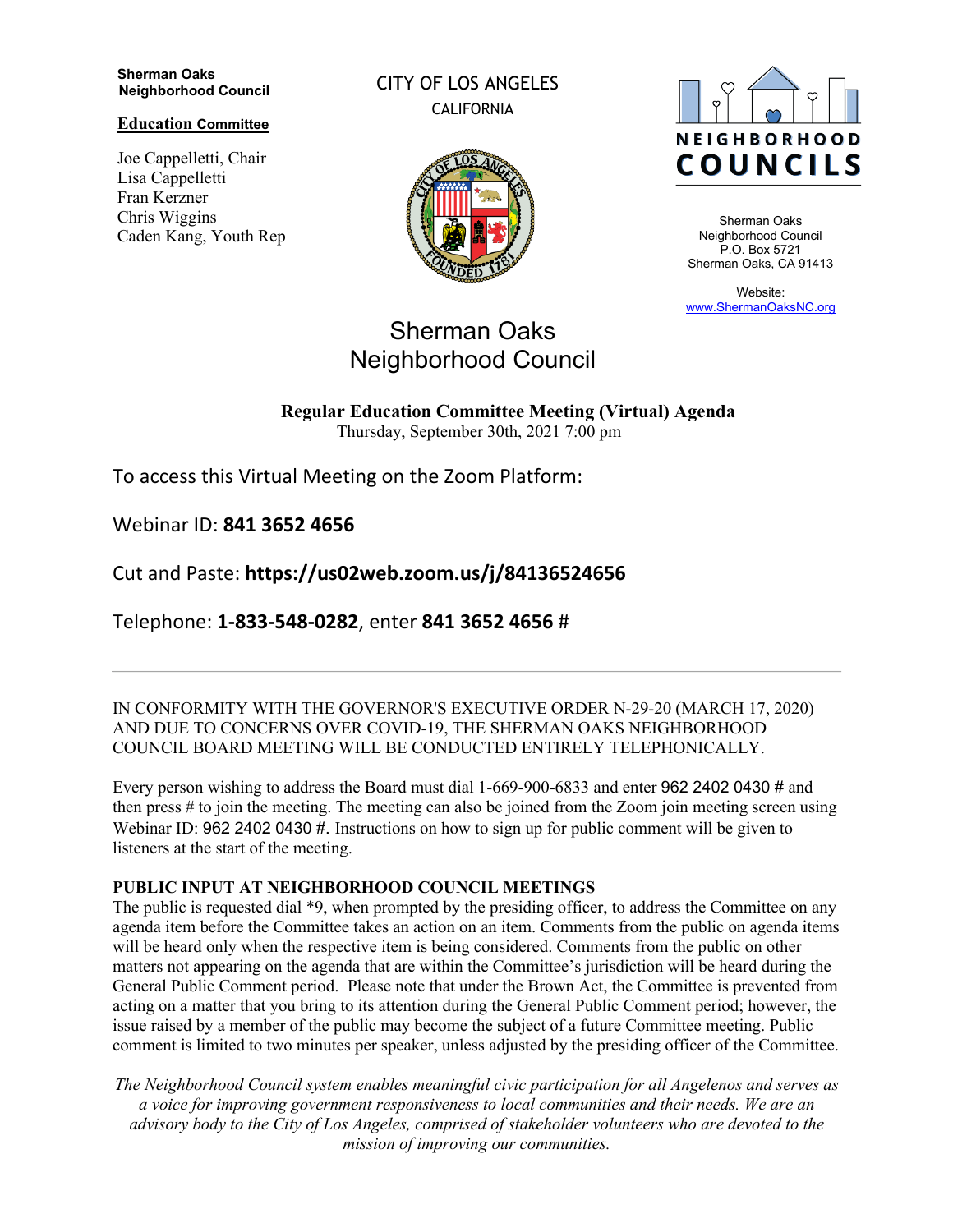# **I. CALL TO ORDER & ROLL CALL**

- a. Call to Order by Chair Joe Cappelletti
- b. Roll Call

### **II. ADMINISTRATIVE MOTIONS**

Approval of the Minutes of the August 16st Education Committee

## **III. COMMENTS BY PUBLIC OFFICIALS**

#### **IV. CHAIR'S REPORT**

General Updates, Dates, Goals, Deadlines, Website Caden Welcome/Introduction

### **V. COMMITTEE PROGRESS**:

Chris – Tutoring Lisa – Discussion of theme, topics, speakers for next speaker series Caden – Website General - School murals, beautification Upcoming Priorities

**VI. MOTIONS – NONE**

### **VII. GENERAL PUBLIC COMMENT ON NON-AGENDA ITEMS**

### **VIII. EDUCATION COMMITTEE BUSINESS**

### **IX. ADJOURNMENT**

#### **THE AMERICAN WITH DISABILITIES ACT**

As a covered entity under Title II of the Americans with Disabilities Act, the City of Los Angeles does not discriminate on the basis of disability and upon request will provide reasonable accommodation to ensure equal access to its programs, services, and activities. Sign language interpreters, assisted listening devices, or other auxiliary aids and/or services may be provided upon request. To ensure availability of services, please make your request at least 3 business days (72 hours) prior to the meeting by contacting the Department of Neighborhood Empowerment by calling (213) 978-1551 or email: NCsupport@lacity.org

#### **PUBLIC ACCESS OF RECORDS**

In compliance with Government Code section 54957.5, non-exempt writings that are distributed to a